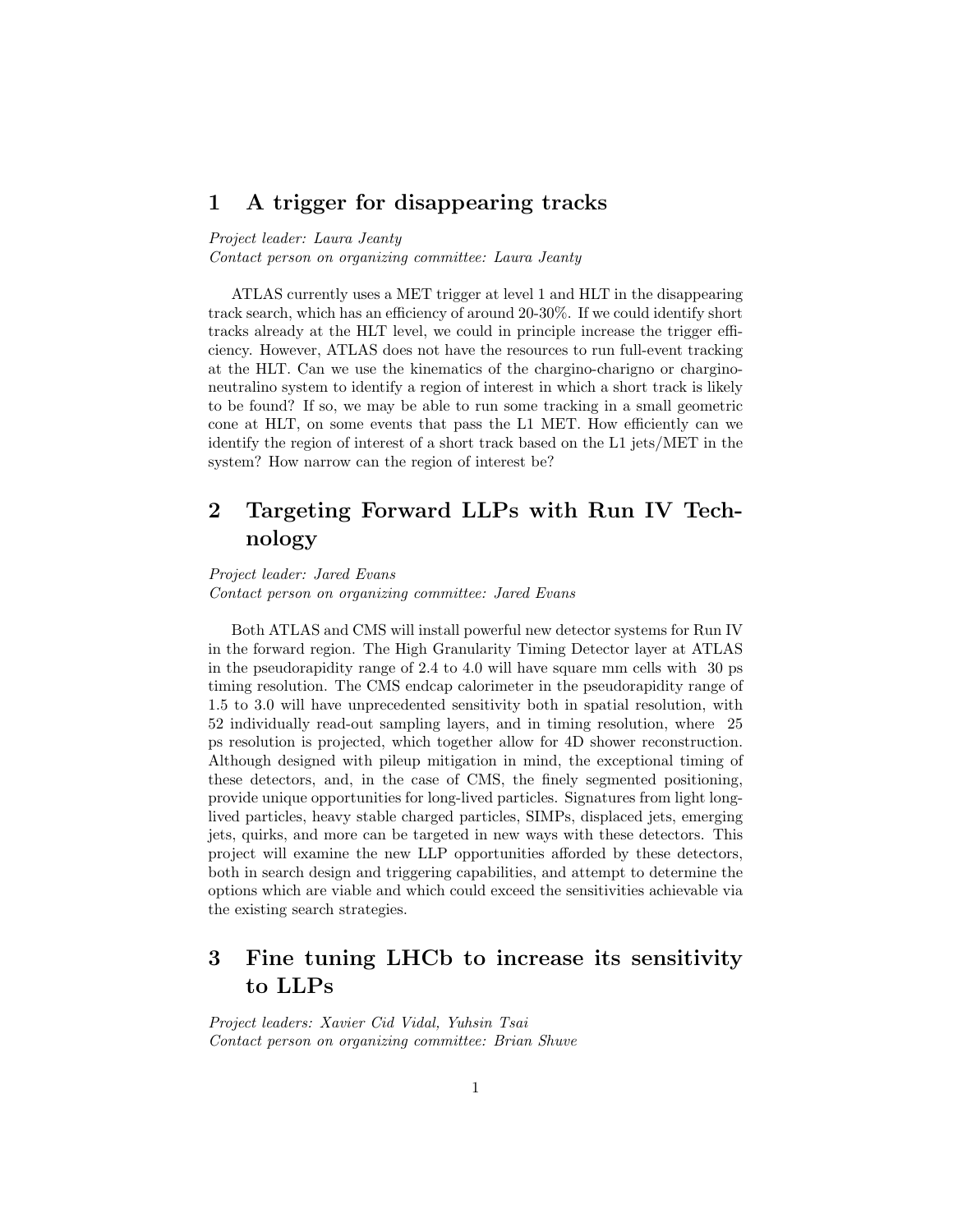The special features of LHCb make it quite unique to discovery certain well motivated types of LLPs, in particular those with masses below O(30 GeV), the mass depending on the final state searched for. Examples of this are LLPs from dark sectors decaying to jets or semi-leptonically or dark photons decaying to leptons.

However, we feel that LHCb has been under-studied when it comes to LLP signatures and there is a lot of room to make progress. This involves both not only using the existing data to propose new searches or developing new trigger strategies, but also profiting the planned upgrade(s) to modify slightly certain features of the detector in our favor.

We give two concrete examples to focus in the workshop and that would help to further exploit LHCb for LLP searches.

- Exploiting exclusive charm decays: When searching LLP that decays hadronically, QCD background usually limits the sensitivity, and either hard energy cuts or heavy LLP mass is required to do the search. However, if the search only focus on clean decay channels instead, such as the LHCb B0  $\rightarrow$  D<sup>+</sup>D<sup>-</sup> search (1608.06620) that targets on D-mesons decay into charged tracks, the good D-meson reconstruction and invariant mass measurement allows a much lower background for the < 10 GeV LLP (B0-meson) search. It therefore is interesting to explore different hadronic decay channels from LLP decays, and see if search on more exclusive final states can cover scenarios that is unexplored by the more inclusive search, even with a penalty of BR suppression. Something similar could be conceived for exclusive bottom decays.
- Disappearing tracks: the absence of a magnetic field in the region of the Vertex Locator (the tracking region closest to the interaction point) makes this signature almost impossible to detect at LHCb. One could consider which kind of magnetic field and in which space region could improve the sensitivity to disappearing tracks. Furthermore, the proposal to add tracking stations in the magnet region during the phase II upgrade could also help in this regard.

Apart from these, we would be open to other new bold ideas, that will hopefully arise by gathering a wider audience in the kind of friendly atmosphere foreseen at the workshop.

## 4 Precision Timing for LLP: Triggers and physics reach

Project leader: Si Xie Contact person on organizing committee: Zhen Liu, Yangyang Chen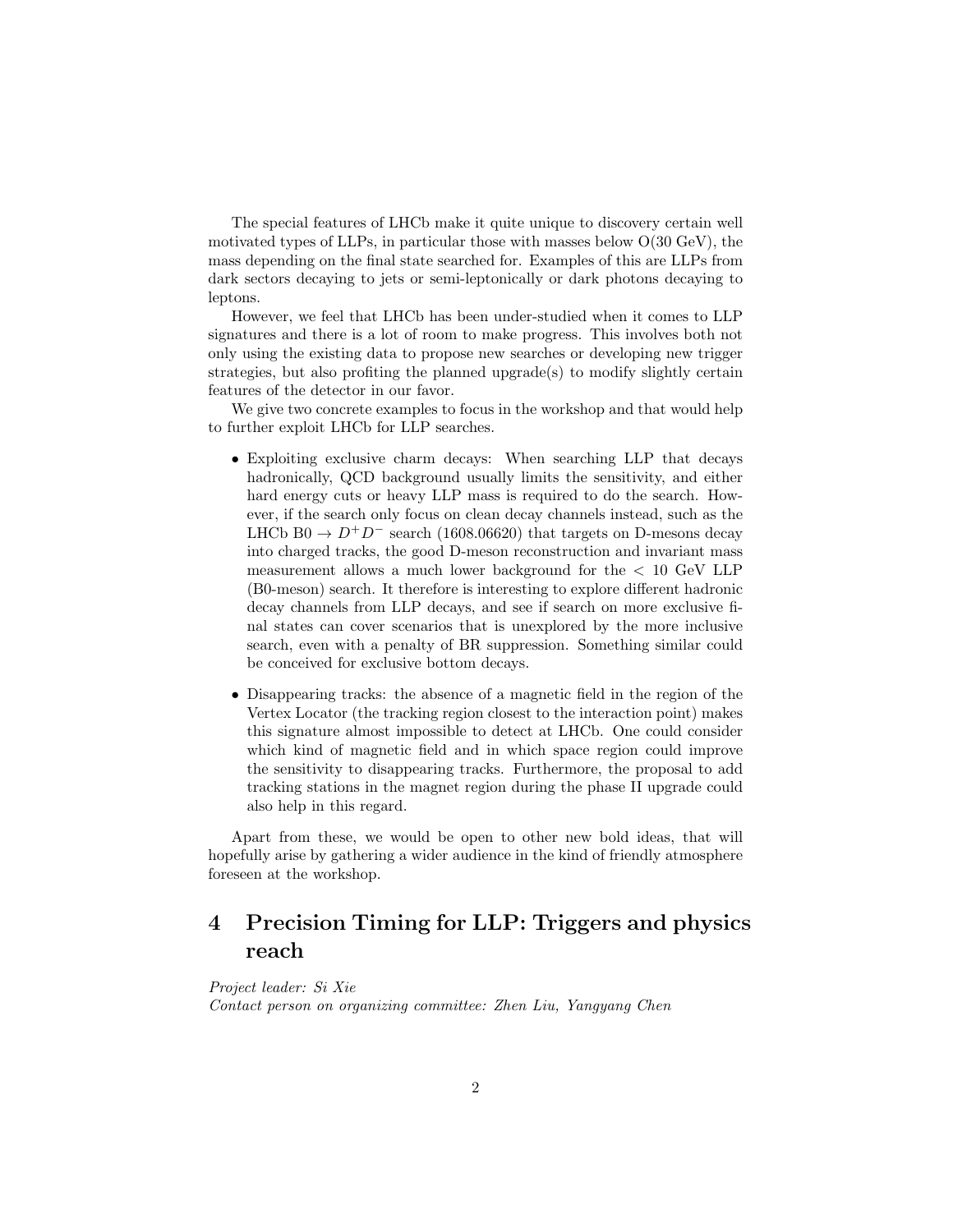Recent proposals to equip the CMS (<https://cds.cern.ch/record/2296612>) and ATLAS (<https://arxiv.org/abs/1804.00622>) detectors with hermetic precision timing capability for the HL-LHC upgrade motivate new ideas on the application of precision timing on searches for long-lived particles. Time-of-flight measurements with a precision of a few tens of picoseconds can significantly enhance the discovery reach for both charged and neutral long-lived particles, and in specific scenarios uniquely enable the reconstruction of the LLP mass resonance via measurement of its time-of-flight.

To realize the full potential of the new precision timing information for LLP searches, we would like to gather experts in the field to work on the trigger possibilities with precision timing. The aim would be attempting to come up with new trigger strategies complements current trigger system, which mainly aims at selecting hard prompt interactions, in both technical feasibilities and terms of potential physics gains in a broad class of representative models (e.g., <https://arxiv.org/abs/1805.05957>).

### 5 New subdetectors for enhanced LLP sensitivity

#### Project leader: Andy Haas Contact person on organizing committee: David Curtin

The long shutdown before HL-LHC running presents an opportunity to install additional (modest in scale) subdetectors or detector enhancements to one or more LHC experiments, that could significantly enhance the sensitivity to LLPs, either by increasing efficiencies or rejecting backgrounds. (They may also aid other physics object reconstruction at the detectors, as a side-benefit.) One example may be active punch-through veto layers on the outside of a calorimeter, to reduce the main background to displaced decays in the muon system (see <https://arxiv.org/abs/1203.1303>). Another strategy would be to equip the muon system with some simple calorimetry to aid in signal vs background discrimination. We could study the amount and type of shielding / detectors necessary to reject backgrounds sufficiently, and estimate the impact on the sensitivity of the search. We could also consider other new ideas for new (sub)detectors.

## 6 Explore trigger potential of CMS Tracker Pt-Modules

#### Project leader: Yuri Gershtein Contact persons on organizing committee: Yangyang Chen, Simon Knapen

The phase 2 upgrade of CMS detector will use silicon tracker hits for the